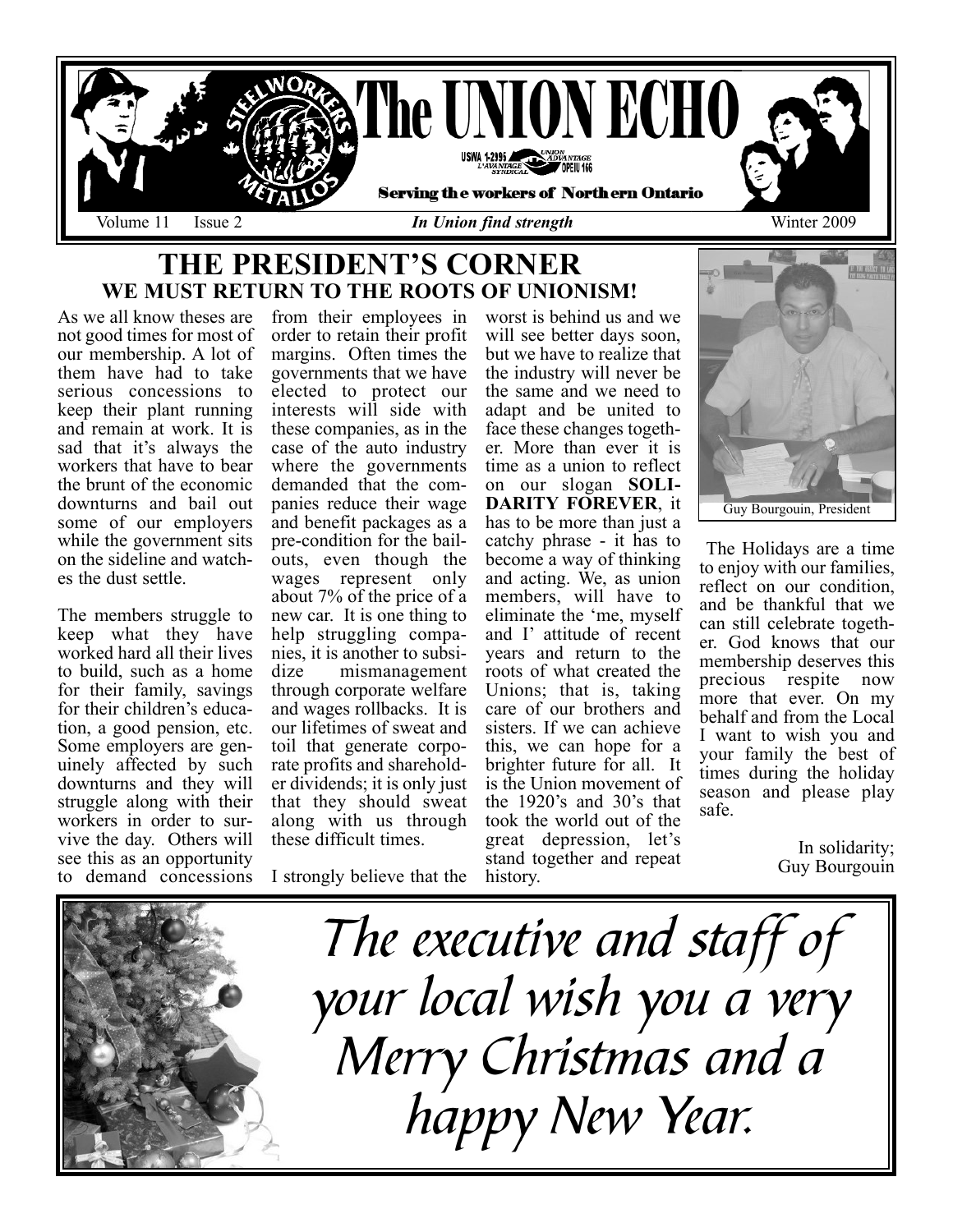### The UNION ECHO VOLUME 11 ISSUE 2 Page 2 LAY-OFFS IN HEARST & HORNEPAYNE CO-GEN PLANT IN HORNEPAYNE MAY SAVE THE MILL

#### Olav Haavaldsrud

With the economy struggling, some of our members at Olav Haavaldsrud Timber in Hornepayne have been on layoff with only 1 shift operating at the mill for quite some time. The woodland operations also have been affected. The mill has shut down completely on November 20th with a recall date set for early February, if the company can sell their jackpine chips. However, there are good news for them since a co-generation plant will be up and running within the next 24 months, creating new jobs and delivering power to the sawmill. This will lower operation costs for the company and we are hopeful that it will increase their chances for long term survival.

know at this point if, and when, they are going to be recalled back to work.

#### Tembec-Hearst

Again, the Company has shut down operations at the mill, this since November 9 and until the beginning of March, next year. We are hoping that the members will see some stability when they finally start back in the spring. As for the woodland operations, we have learned that they will resume after the Holidays.

### Maison Renaissance

Members at Maison Renaissance have ratified a new Collective Agreement on October 21st. The 2 years agreement shows increases in wages, pension plan, percentage in lieu and in shift premium.

#### Columbia Forest Prods.

Our members at Columbia in

## at 91% which will see wages

the membership.

and benefits frozen until May, 2013. If the US m i l l s receive w a g e increases in

Jacques Jean

2011 and beyond, the same increases will apply here. A gainshare program will also be installed where employees may receive bonuses of up to 14% of the base salary, based on mill performance. The shortterm disability plan was reduced to 55% of base wages until May, 2012. This and other language changes guarantee normal operations until October, 2010 according to the company.

Merry Christmas and a happy New Year to all; it is even more important to celebrate the Holidays in times of hardship.

> In solidarity; Jacques Jean

sawmill have been out of work since October 9. We do not

# THE WSIB AND YOU DUTY TO CO-OPERATE

### What is the duty to co-operate?

Members at Lecours Lumber

Lecours Lumber

In order to receive benefits from the WSIB, you must satisfy certain obligations to cooperate. If the WSIB decides that you are not co-operating as required, and that you do not a legitimate reason for doing so, it may reduce or suspend your benefits and services until you do co-operate.

### What are your co-operation obligations?

Under the Workplace Safety and Insurance Act, you are obliged to co-operate in the following ways:

• providing the WSIB with any

information it requires to adjudicate your claim;

• giving written consent to the release of functional abilities information by your treating health professional to your employer when filing your claim;

• keeping in contact with your employer throughout the period of your recovery or disability;

• helping your employer to identify work that is suitable, available, within your functional abilities and, where possible, that restores your preinjury earnings;

• providing the WSIB with any information it requests about

your return to work;

• co-operating in all aspects of a labour market re-entry assessment or plan;

After a tight 54% vote in favour of looking at the company proposals, the members were presented with 2 options that varied only in some minor details. Option #2 was favored

Hearst have been on a roller coaster for many months now; wage rollbacks and freezes, concessions, lay-offs and job closures - they've seen it all. The melamine line was closed on November 20th, putting another 10 or so members out of a job. Following a petition by the members, the committee received a directive to sit with the company and discuss their survival plan for the plywood and u.v. line. At first the company was demanding further wage rollbacks and deep cuts to the benefit package, but the committee held fast and came back with a final proposal that they felt they could present to

• co-operating in the health care and treatment prescribed by your treating health professional and approved by the WSIB;

• attending a medical examination at the request of the WSIB or your treating health professional, or an employer-requested health examination that the WSIB has directed you to attend;

• reporting any material change in circumstances to the WSIB within 10 days of the change occurring.



If the WSIB thinks that you are not co-operating, it is supposed to remind you of your obligation to co-operate and of what will happen to your benefits if you fail to co-operate. If you continue to not co-operate without giving the WSIB a reasonable explanation for your actions, the WSIB may reduce or suspend your benefits or services until you do co-operate.

Brother Guy Bourgouin is your WSIB advocate; please contact him for help with your case.



Have a happy and safe Holiday season. For you sake and your family's, don't drink and drive!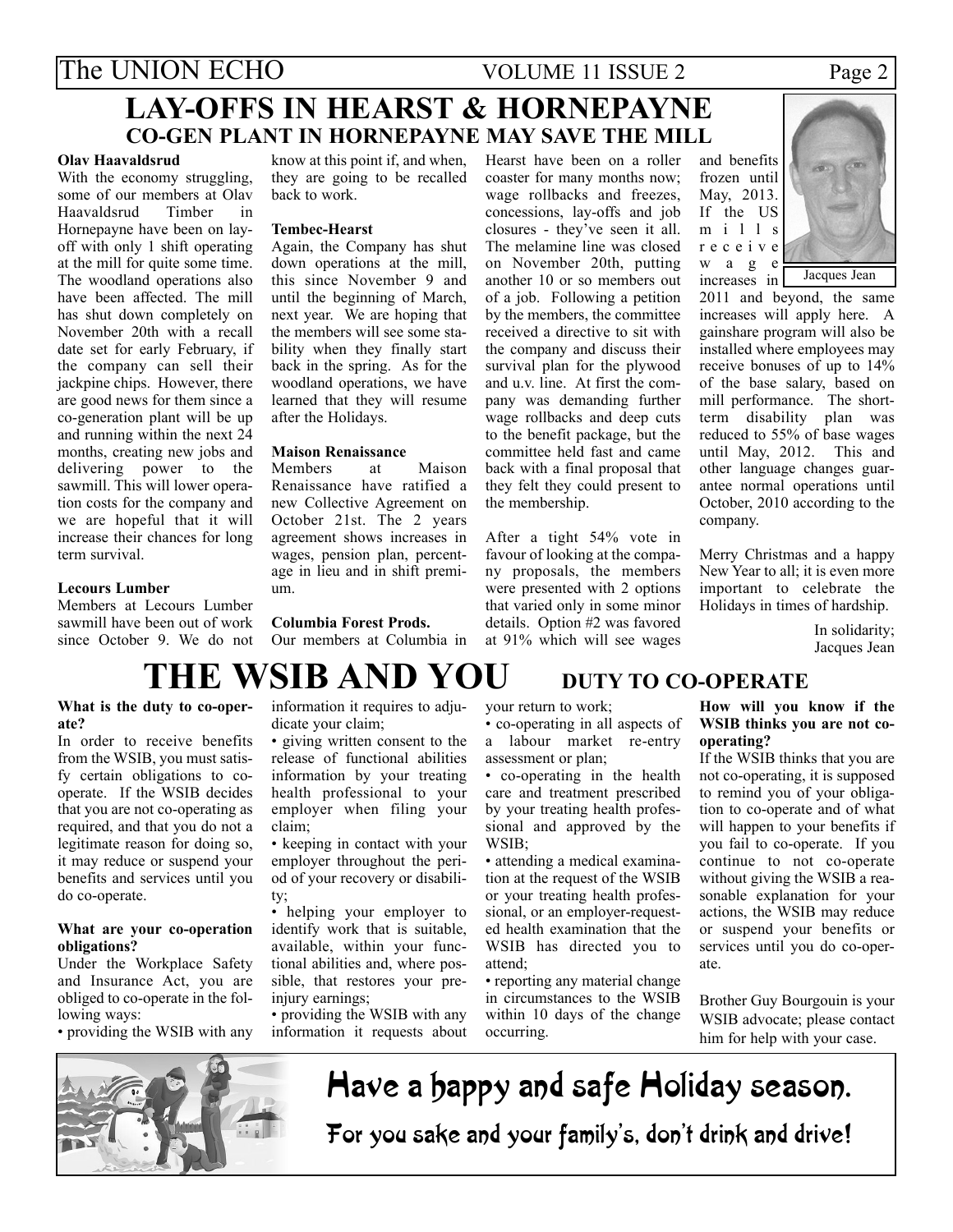### The UNION ECHO VOLUME 11 ISSUE 2 Page 3 HARD TIMES ABOUND FOR AREA MILLS CONCESSIONS AND LAY-OFFS ARE THE NAME OF THE GAME

#### Tembec-Kirkland Lake;

No date of recall has been set, nor has Tembec indicated if they are looking at reopening the Finger Joint plant any time soon.

### Tembec-Timmins;

As of the end of February 2010, no employee will have recall rights at the Timmins location.

### Domtar Inc.-Timmins;

A new agreement was ratified by a vote of 82% in favour at Domtar - Timmins on September 17, 2009. It is for a two year term, ending August 31, 2011 with only a few changes to existing conditions. As some of you may recall, back in the June of 2008 issue I had outlined some of the concessions that the employees had taken in order to be competitive and maintain their employment. Most of these

concessions have remained in effect with the exception of the boot allowance that will increase to \$125.00, and a 2% wage increase effective October 1, 2009. They also went from a two tiered pension plan system "Flat Benefit Plan" and "Money Purchase Plan" to a three unit Money Purchase Plan of \$105.00 effective Sept. 1st, 2010. Other changes to the language were also agreed to.

### Tembec-Chapleau;

The members at Tembec Chapleau have had to take an extra week of shutdown, making it three weeks instead of two, last summer due to a surplus of chips in the yard. They will also be down for one month after Christmas, until the last week of January, again because of a surplus of chips.

As for the Co-Generation plant it has not stopped and, as of writing these lines, it is still running at full capacity. Abitibi Bowater-Iroquois

Falls; Subject to ratification, here are

the final terms agreed to after we were approached by the Company to negotiate early because they had to put a plan together for the survival of the paper mill in Iroquois Falls

Future operations will be headed by a contractor who will own all equipment and will have to respect all conditions of a new 3 year Collective Agreement ending November 30, 2012. Overtime will be paid after 40 hours of work on harvesting and after 44 hours of work on trucking. Supplementary Vacation with Pay, Vacation bonus \$80.00/week, and Shift differential are deleted and Vacation Pay is reduced by 2% for all employees except for those already at the mini-



clause was modified and employees will have to pay 25% of the cost for their benefits, with a wage reduction of \$1.00/hour. Furthermore, some modification was made to some of the language. With all these concessions there are no guaranties that the mill will remain part of Abitibi in the future.

I would like to take this opportunity to wish all members a Merry Christmas and Happy New Year in these very hard and stressful times.

> In solidarity; Roland Laurin

### POOR MARKETS CAUSE COCHRANE LAY-OFFS SPRUCE FALLS & OPAZ WOODLANDS RESUMING OPERATIONS

#### Cochrane;

Unfortunately, we have to report that the members at the Tembec-Cochrane sawmill and planing mill are once again without work since the end of November on account of poor<br>market conditions. The market conditions. Company is telling us that they will be back at work in January 2010. Hopefully these plans will not change and our members will see more stability in the new-year.

Also in Cochrane, True North Hardwood Plywood employees are facing layoffs due to poor<br>market conditions. The market conditions. Company has applied for a work sharing program through HRDC but has been refused at

the time of this report on account of the Company being in existence for less than one year. We believe that is wrong since both Companies that have merged, Norbord and Kruger, have been in existence for a long time. We are working on our side to get the governments to revise their decision.

### Kapuskasing:

The woodlands operation at Spruce Falls in Kapuskasing is finally getting back to work after a lengthy layoff that has seen several of our members retire and some even sever themselves from the Company on account of lack of work. Many of our members are discouraged with the situation of only having worked for 3-4 months this year and are hoping that we are finally seeing the light at the end of the tunnel so that we may be working a lot more in 2010. The same can be said about our members with the Opasatika Woodlands operations.

The office workers at Spruce Falls are also seeing major cuts on account of the Company having to restructure. The Company has been looking at every opportunity where they can reduce costs and survive the hard times. Now, that being said, we believe that cuts are not always done in the appropriate places. And as reported



Collective Agreement has expired in September 2008.

In closing, I would like to take this opportunity to wish everyone a Merry Christmas and a Happy New Year. And let's all hope that the New Year brings us not only love, joy and happiness, but lots of work for all of us.

> In solidarity; Eric Carroll

### DELEGATES TO USW INTERNATIONAL HEALTH & SAFETY CONFERENCE

Two of our members, namely brother Rock Nadeau from Columbia (woods) and brother Jean Laurin from Domtar Inc. (Timmins) were sent by the<br>Local to attend the attend the<br>International Steelworkers Health and Safety Conference

in Houston, Texas from August 17th to the 21st. Both members were impressed by the intensity of the workshops and pleased

with the experience, the training, and the information they received during their stay in Houston.